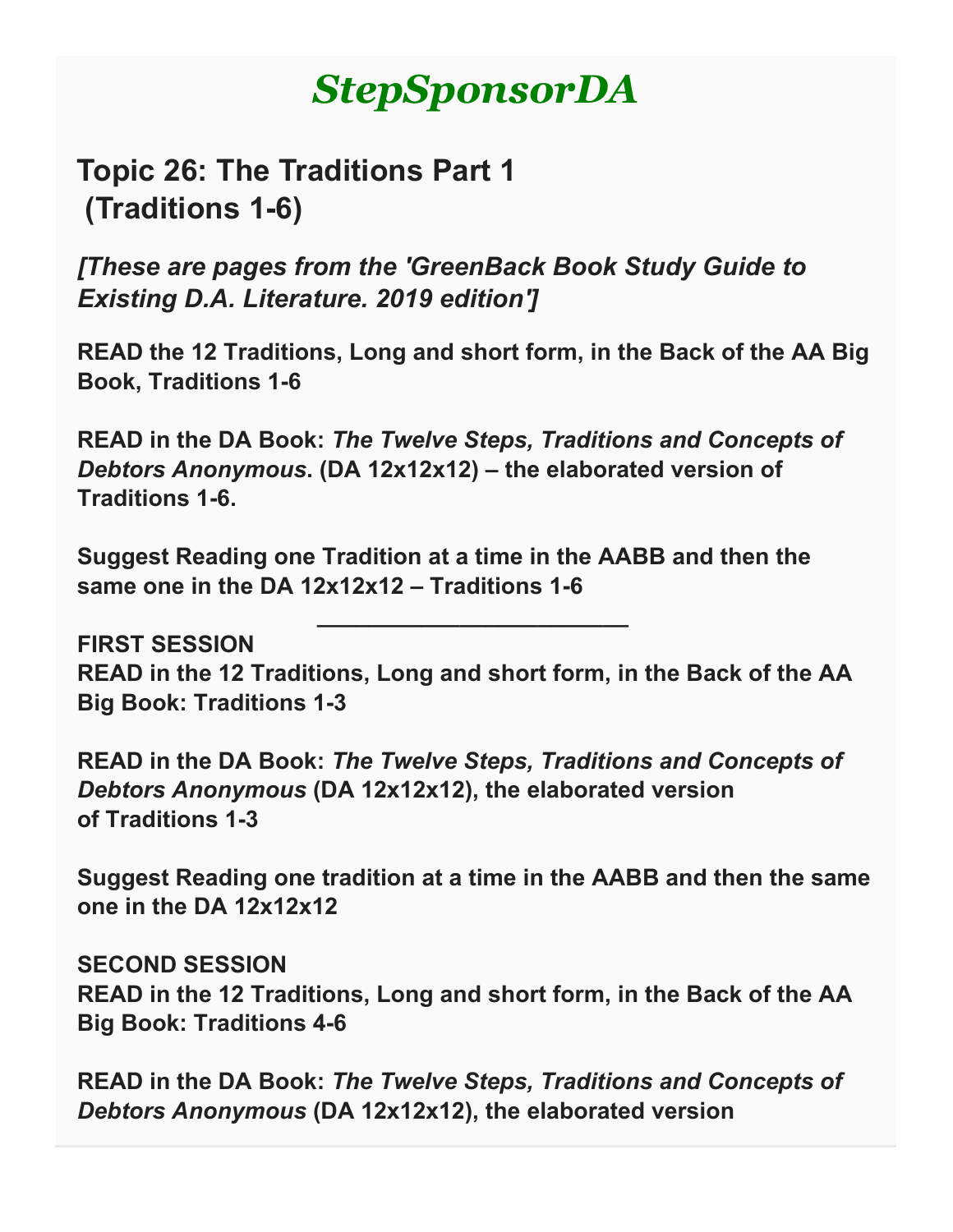### **of Traditions 4-6**

**Suggestion: Reading one Tradition at a time in the AABB and then the same one in the DA 12x12x12**

**CONTINUE DAILY ACTION ASSIGNMENTS GOING FORWARD: REVIEW the Action List from the previous session. Be current with that before going on to this week's Action List.** *It is absolutely OK, really advisable, to pick up where you left off.*

## **PRAYER CARDS**

**On individual 3x5 cards, keep each of the daily prayers; keep several sets - One set for by the bed, one for your wallet, your desk, vanity mirror, car or other place you frequently look.**

These Daily Prayers include:

- Serenity and Step 3 prayers of AA/DA
- Step 4-5 resentment, fear and harms prayers
- 6th Step Prayer for willingness and the 7th step prayers of AA/DA for the character defects to be removed
- Step 8 & 9 prayers for willingness to make amends to all persons harmed
- 10th Step Daily Prayers
- 11th Step Daily Prayers

#### **DAILY**

- One Day at a Time Abstain from New Unsecured Debt (consider setting a date for your last unsecured debt or your DA Birthday)
- Call a DA member. Ask for support maintaining your DA program work, especially 10th step writing
- Read from a piece of DA or AA Literature, **including material on the traditions**
- Answer the study questions as indicated
- Keep a spending record as you spend

#### **FREQUENTLY: MAKE AMENDS**

- CONTINUE TO REVIEW YOUR 8th STEP AMENDS LIST,
- ADD OTHER AMENDS TO THIS LIST AS THEY COME UP,
- PRAY FOR WILLINGNESS TO MAKE AMENDS TO THEM ALL,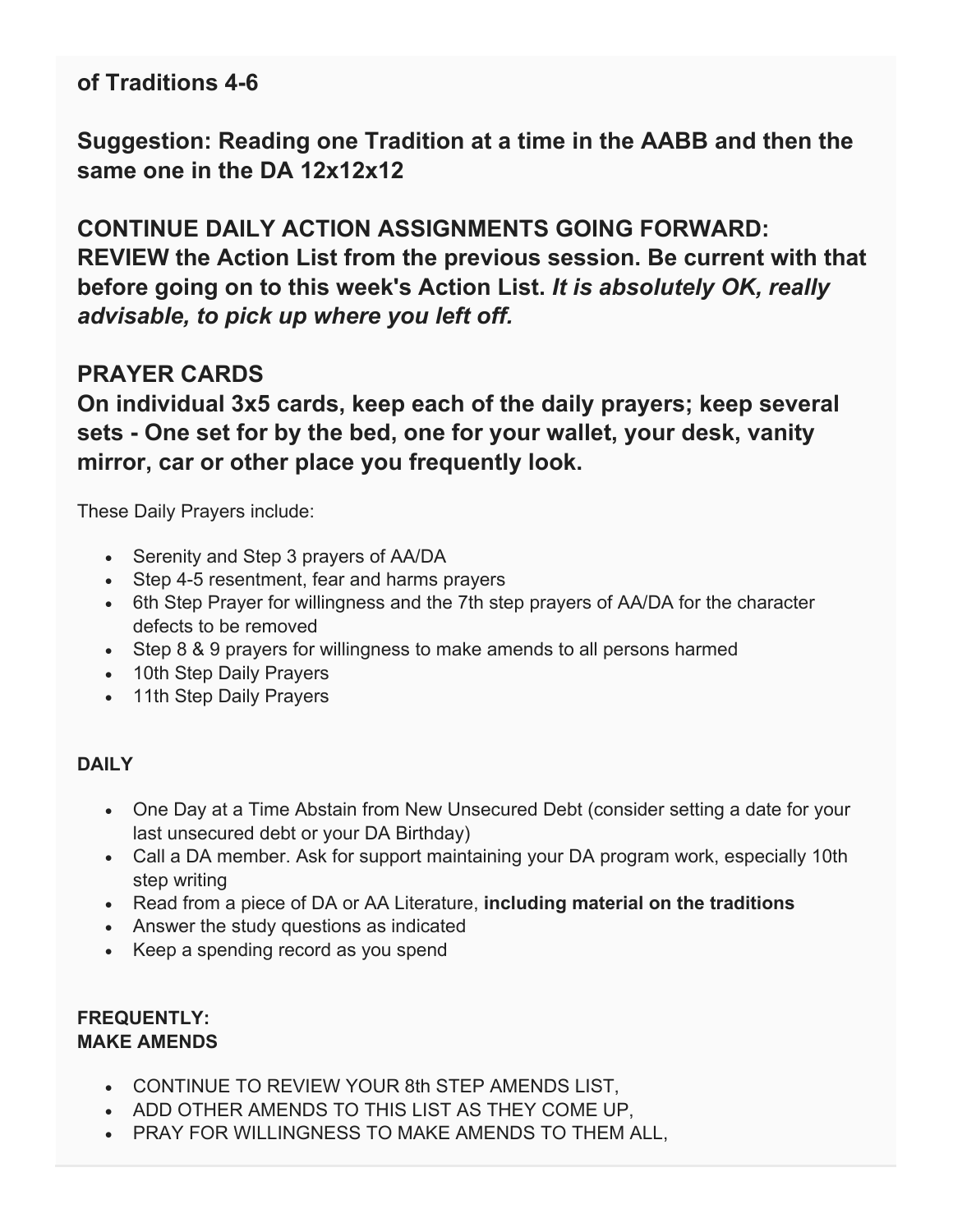• *CONTINUE MAKING AMENDS FROM YOUR STEP LIST*

#### **HAVE ADDITIONAL PRESSURE RELIEF MEETINGS. (PRM's)**

#### **ACTION PLAN AND SPENDING PLAN**

- WHEN DOING YOUR NUMBERS, AS FEELINGS AND FEARS MAY COME UP, REVISIT THE STEPS 4-7 (AA Big Book pp 64-71)
- USE PRAYER AND BOOK ENDING PHONE CALLS TO GAIN SUPPORT TO FOLLOW-THROUGH WITH YOUR PRESSURE RELIEF MEETING ACTION PLAN AND SPENDING PLAN
- BUSINESS DEBTORS: If you are self-employed or own a business, KEEP two or more separate sets of spending/income records: one for personal and one for each business endeavor. If possible, try to find a business owner to participate in your PRGs.
- AFTER YOUR PRM's AND AFTER PRAYER TIME, REVIEW YOUR SPENDING PLAN, and look for discretionary money, and form a realistic debt repayment plan,**spending plan and action plan to fund and realize your visions.**

#### **WEEKLY**

- Attend at least one solution-oriented DA meeting listen for the DA concepts
	- At your meeting, share only solutions and only if you have experience doing the work of the meeting topic. If you do not have a solution to share, listen for programworking members of your meetings and ask for their phone numbers or email addresses.
	- CALL your DA sponsor or DA phone study partner or another DA member.
	- Ask for support maintaining your DA program work and **following through on your action plans.**
	- Share in meetings your availability for sponsorship, phone calls.
	- If you have a sponsee or temporary sponsee, take them through the DA/AA literature.
	- Consider using the latest edition of this study guide.
	- · ASK at your meeting, for 2 members to be part of your **regular PRG.**
	- · **Weekly or monthly, take your entries from your daily spending record and compile them into categories. Look at these against your spending plan.**

 **ALLOCATE CONTRIBUTIONS: in your Spending Plan, make a line item for donations, especially 7th tradition donations to your DA meetings, inter group & world service office. If your means are limited,**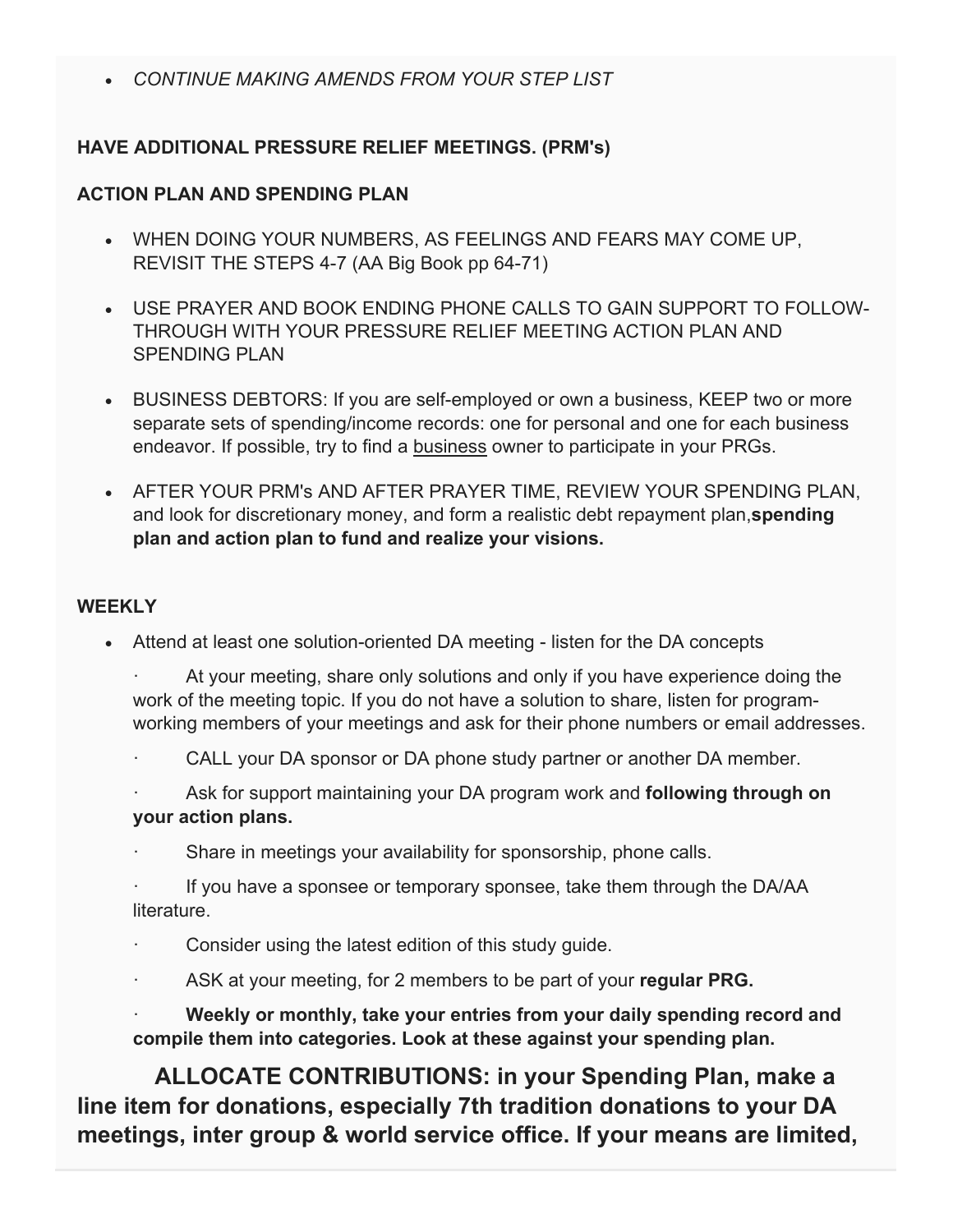**start with a penny and a prayer and ask your Higher Power what you can contribute, one day at a time. The experience of contribution is a powerful tool of recovery that shifts consciousness out of poverty into abundance.**

**PLAN Monthly or Quarterly ongoing PRM's for yourself, to continue refining your spending and action plans. AFTER PRAYER TIME: Review the amounts for allocation of debt retirement and funding visions you intend to bring forward.**

## **ACTION PLAN**

 **ACTION ON YOUR VISIONS: Daily, weekly or monthly, follow through on Action Plan items made in your PRM's or visioning sessions.**

**RE-READ the Step 9 promises! AABB p 83:4-84:0 and the 12 Promises of DA**

**At Meetings carry** *this* **message:**

**· DO At your DA meeting, commit to sharing the solution: your experience, your strength and your hope as to how you stay abstinent, work the steps, use prayer and meditation to expand your spirituality, use the tools and maintain your recovery, AND WHY all of that is beneficial.**

**· DON'T At your DA meeting, refrain from venting, confessing what you are not doing or sharing on outside issues. If you have an addiction other than compulsive debting, if you are not abstinent, or are not living the steps, refrain from rationalizing or sharing excuses why you are not doing the DA program. Save that for one-on-one phone calls to your sponsor or other trusted member of your DA posse. Also, even if others share confessions, YOU avoid co-miseration.**

**· You are not at meetings to talk about yourself, you are there to be helpful.**

**· If you have no solution to share, just gently listen in meetings, absorb the DA concepts and ask briefly for specific help and prayers at the meeting's end.**

**· Carry this message to the meeting and save the mess for your sponsor.**